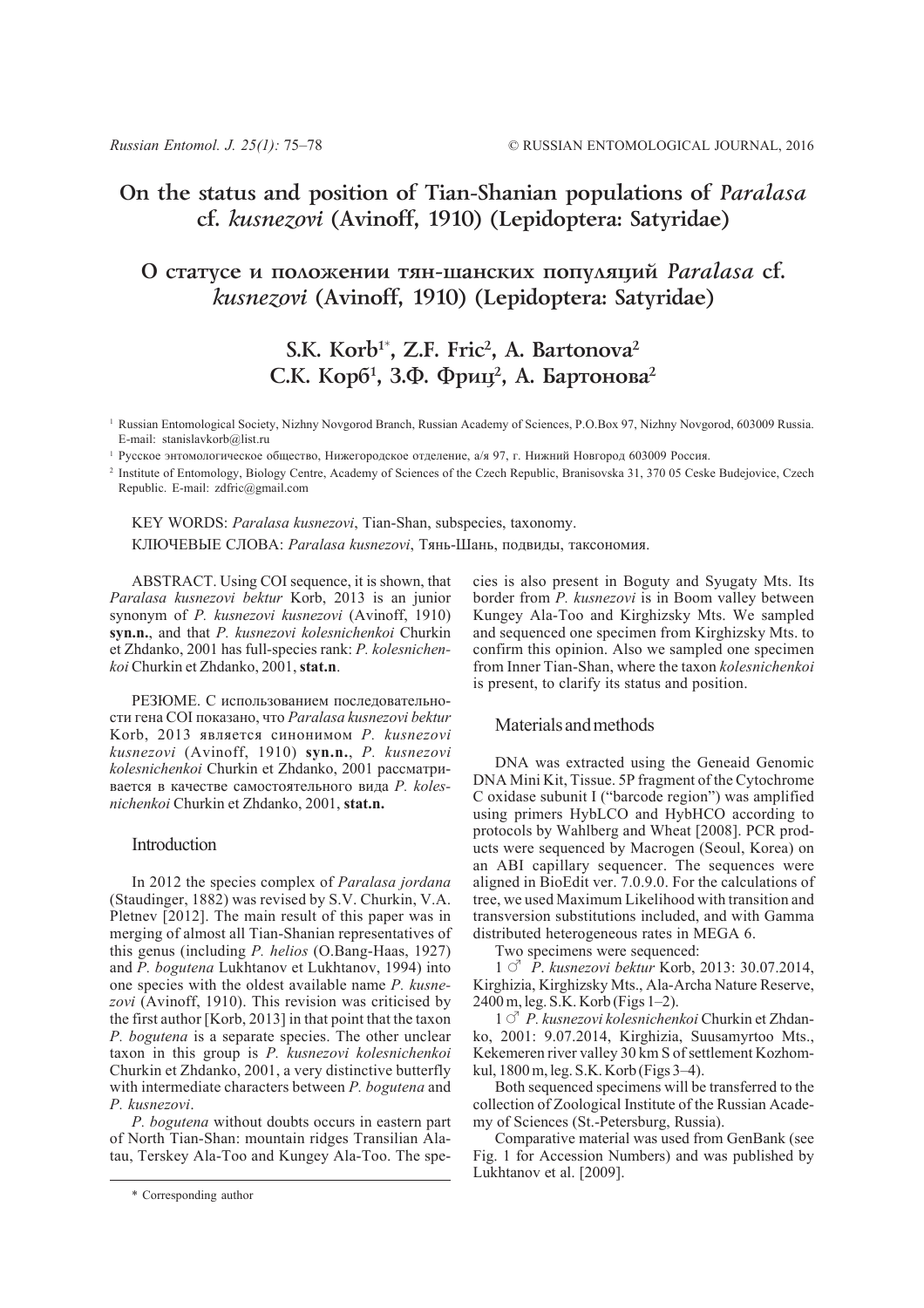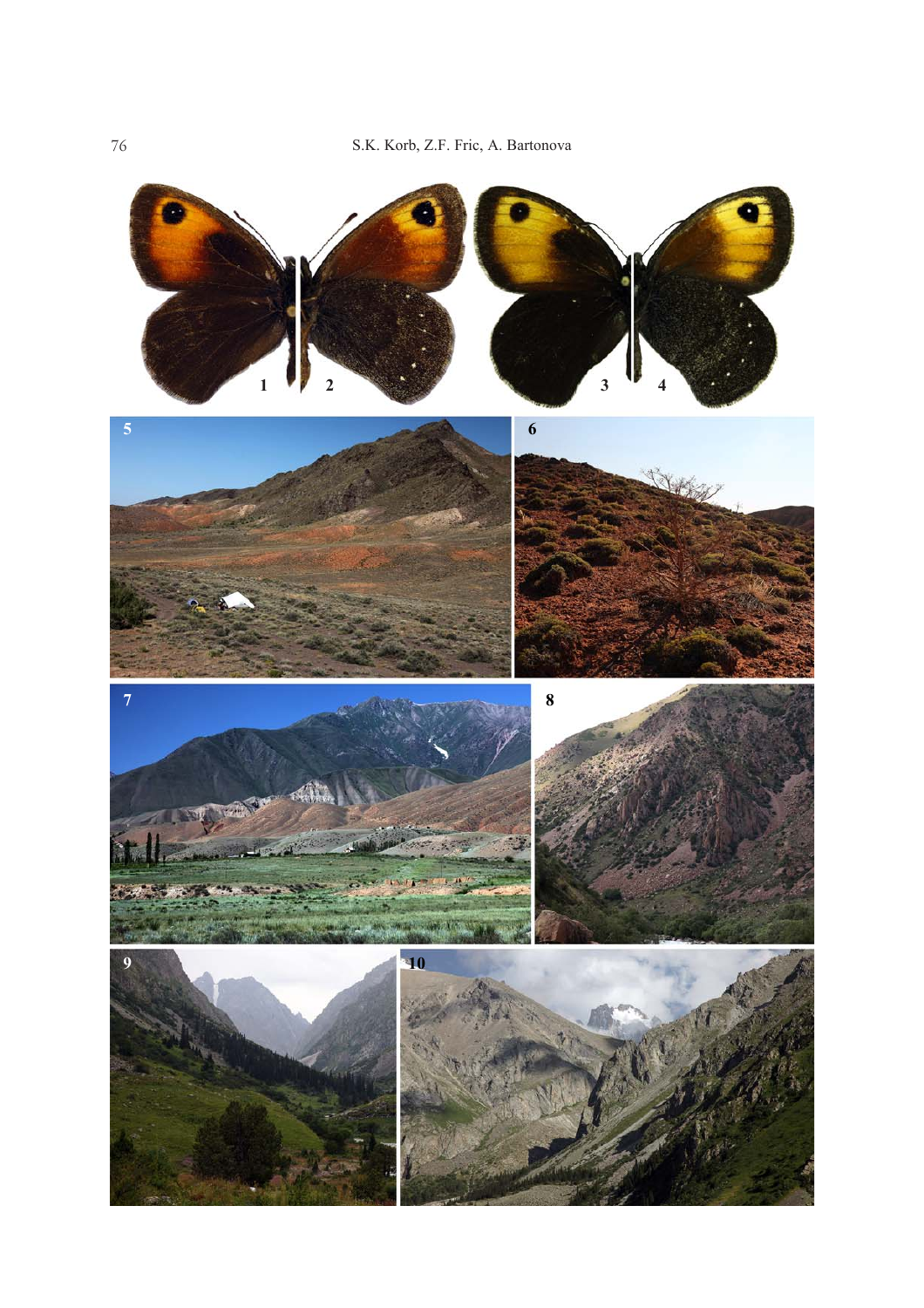

Fig. 11. Part of the ML-tree of the genus *Paralasa*, *P. kusnezovi*-related taxa (Kimura-2 parameter model, 10000 bootstrap-replications). Рис. 11. Фрагмент ML-дерева рода *Paralasa*, таксоны, родственные *P. kusnezovi* (Kimura-2 parameter model, 10000 bootstrapreplications).

#### **Results**

The differences in COI sequences between nominotypical population of *P. kusnezovi* from West Tian-Shan (Karabura river valley, samples FJ663883, FJ663884) and the population described from Kirghizsky Mts. under the name *P. kusnezovi bektur* Korb, 2013, are less than 0.1% (Fig. 11). It means that both populations belong to the same subspecies, and thus *P. kusnezovi kusnezovi* (Avinoff, 1910) = *P. kusnezovi bektur* Korb, 2013, **syn.n.**

The differences in COI sequences between nominotypical population of *P. kusnezovi* from West Tian-Shan (Karabura river valley, samples FJ663883, FJ663884), population of *P. bogutena* from Almaty vicinities (samples FJ663877, FJ663879) and population of *P. kusnezovi kolesnichenkoi* from Suusamyrtoo Mts. are similarly high and clearly show that in fact we have three different species (Fig. 11). Thus the new status should be implemented: *Paralasa kolesnichenkoi* Churkin et Zhdanko, 2011, **stat.n.**

### Discussion

The genus *Paralasa* has a wide Central Asiatic distribution. However, the distribution in Tian-Shanian territory is very local and sporadic. It is also very important to note that all the taxa inhabiting Tian-Shanian mountains are similar to *P. kusnezovi*. The taxonomic situation within this genus cannot be in many cases resolved by only traditional morphologic methods. The wing pattern in this group is very conservative and mostly cannot be used for species separation. The genitalia morphology has never been studied in its variability, so far it was studied only on few samples without any statistical analysis. Only then it can be used as a tool for species differentiation. We did it for very limited amount of taxa [Korb, 2013] but a lot of work is still incomplete.

Most likely all these taxa we treat now as the separate species (*P. kusnezovi*, *P. bogutena*, *P. kolesnichenkoi*) are young species which differ mainly in DNA (we checked the COI sequence) and biotope preferences (see below). The last differenciation should be described in details as in our opinion it is very important and can be presented as a good example of the cluster biodiversity of the multidimensional strategy [Korb et al., 2016].

Low-mountainous xerophylic habitat (600–1200 m) (Figs 5–6): *P. bogutena*. Butterflies inhabit xerophylic locations within low-mountainous biotopes (mostly deeply dissected valleys with red clay on its bottom: semideserts and deserts). These are very hot places, the peak day temperature can be easily 40–45°C in shadow.

Middle-mountainous xerophylic habitat (1600–2400 m) (Figs 7–8): *P. kolesnichenkoi*. Butterflies inhabit xerophylic locations within middle-mountainous biotopes (mostly red rocks in the steppe vertical zone). There are quite hot places, the peak day temperature can reach 30–35°C in shadow.

Middle- or high-mountainous mesophylic habitat (over 2000 m) (Figs 9–10): *P. kusnezovi*. Butterflies inhabit mesophilous locations within middle-mountainous and high-mountainous biotopes (mostly screes in the forest and meadow vertical zone). There are not hot places. The peak day temperature can reach 25–30°C in shadow.

ACKNOWLEDGMENTS. We are thankful to Dr S.Yu. Sinev and Dr A.L. Lvovsky (Zoological Institute of the Russian Academy of Sciences, St.-Petersburg, Russia), Dr W. Mey

Figs 1–10. *Paralasa,* males and biotopes: 1–2 — *P. kusnezovi bektur*; 3–4 — *P. kusnezovi kolesnichenkoi*; 5–6 — *P. bogutena* biotope, Kazakhstan, Boguty Mts., Chingilsu valley, N43° 34.825' E78° 39.847', 800–1200 m; 7–8 — *P. kolesnichenkoi* biotope, Kirghizia, Suusamyrtoo Mts., Kekemeren river valley 30 km S of settlement Kozhomkul, N41°55', E74°10', 1800–2300 m; 9–10 — *P. kusnezovi bektur* biotope, Kirghizia, Kirghiz Mts., Ala-Archa Nature Reserve, N42°31', E74°29', 2400–3000 m.

Рис. 1–10. *Paralasa,* самцы и биотопы: 1–2 — *P. kusnezovi bektur*; 3–4 — *P. kusnezovi kolesnichenkoi*; 5–6 — биотоп *P. bogutena*: Казахстан, хр. Богуты, долина Чингилсу, N43° 34.825' E78° 39.847', 800–1200 м; 7–8 — биотоп *P. kolesnichenkoi*: Киргизия, хр. Сусамыр Тоо., долина р. Кекемерен 30 км Ю от пос. Кожомкул, N41°55', E74°10', 1800–2300 м; 9–10 — биотоп *P. kusnezovi bektur*, Киргизия, хр. Киргиз, заповедник Ала-Арча, N42°31', E74°29', 2400–3000 м.